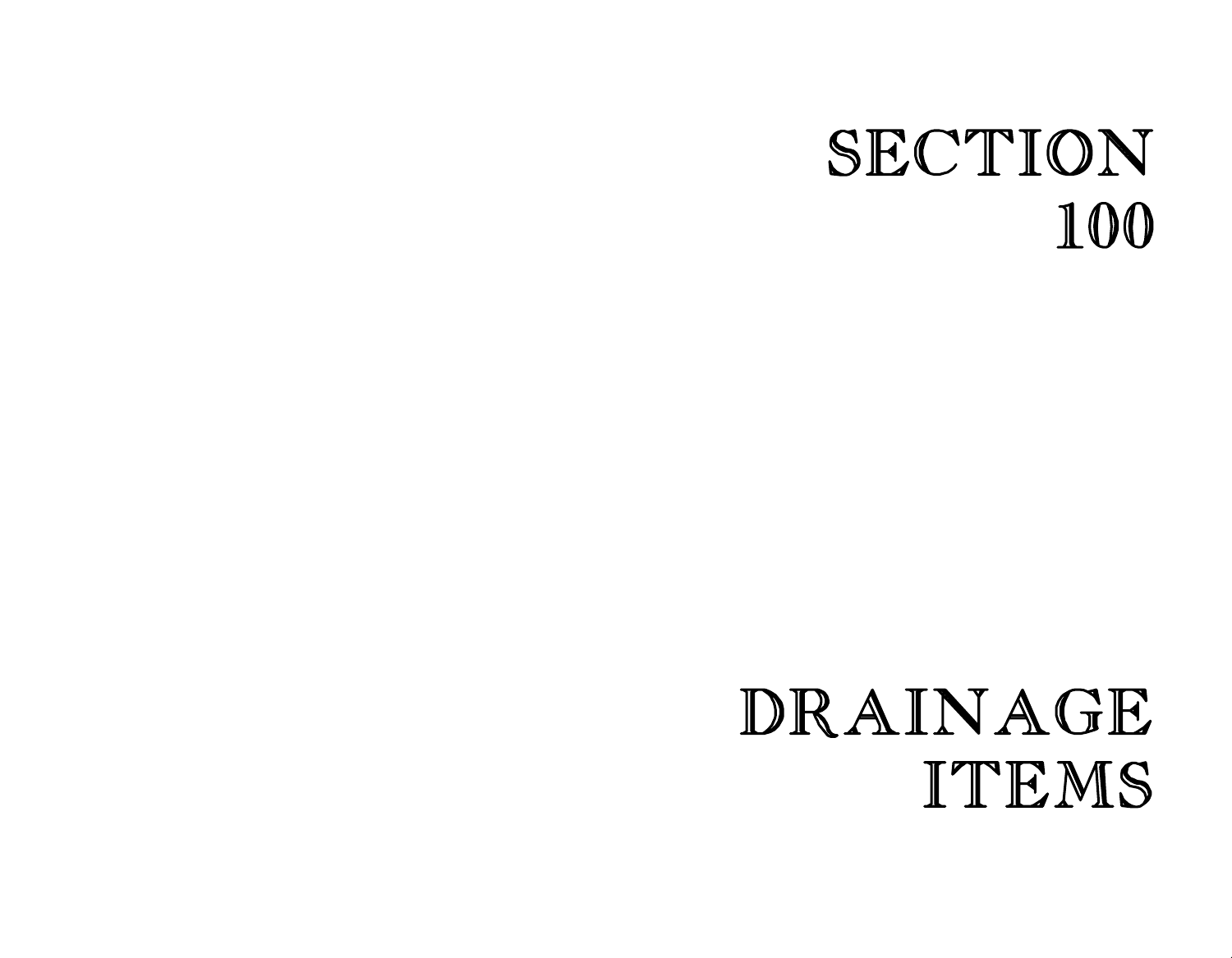| <b>Standard</b>   | Page   | <b>Title</b>                                                                                         | <b>Current</b><br><b>Revision</b> | <b>Previous Revisions</b> | Original<br><b>Standard</b> | Insertable<br><b>Sheet</b> |
|-------------------|--------|------------------------------------------------------------------------------------------------------|-----------------------------------|---------------------------|-----------------------------|----------------------------|
| $EW-1$<br>$EW-1A$ | 101.01 | Standard Endwall for Pipe Culverts 12" - 36"<br>Circular and 23" X 14" - 53" X 34" Elliptical Pipes  |                                   |                           | 2/01                        |                            |
| EW-1PC<br>EW-1APC | 101.02 | Precast Endwall for Pipe Culverts 12" - 36" Circular<br>and 23" X 14" - 53" X 34" Elliptical Pipes   |                                   |                           | 2/01                        |                            |
| $EW-2$            | 101.03 | Standard Endwall for Pipe Culverts 42" - 96"<br>Circular and 60" X 38" - 106" X 68" Elliptical Pipes |                                   |                           | 2/01                        |                            |
| EW-2A             | 101.04 | Standard Endwall for Pipe Culverts 42" - 96"<br><b>Circular Pipes</b>                                |                                   |                           | 2/01                        |                            |
|                   | 101.05 | Standard Endwall for Pipe Culverts 60" X 38" - 106"<br>X 68" Elliptical Pipes                        |                                   |                           | 2/01                        |                            |
| EW-2 PC           | 101.06 | Precast Endwall for 42" - 96" Circular Pipe Culverts                                                 |                                   |                           | 2/01                        |                            |
| EW-2A PC          | 101.07 | Precast Endwall for 60" x 38" - 106" x 68" Elliptical<br><b>Pipe Culverts</b>                        |                                   |                           | 2/01                        |                            |
| <b>EW-2S</b>      | 101.08 | Standard Endwalls for 42" - 96" Pipe Culverts 30<br>and 45 Degree Skews                              |                                   |                           | 2/01                        |                            |
|                   | 101.09 | Standard Endwalls for 42" - 96" Pipe Culverts 30<br>and 45 Degree Skews                              |                                   |                           | 2/01                        |                            |
| EW-2S PC          | 101.10 | Precast Endwalls for Multiple Pipe Culverts                                                          |                                   |                           | 2/01                        |                            |
| $EW-6$            | 101.11 | Endwalls for Multiple Pipe Culverts 12" - 36" Pipe 45<br>Degree Skew                                 |                                   |                           | 2/01                        |                            |
| EW-6 PC           | 101.12 | Precast Endwall for Multiple Pipe Culverts                                                           |                                   |                           | 2/01                        |                            |
| EW-6S             | 101.13 | Endwalls for Multiple Pipe Culverts 12" - 36" Pipe 30<br>Degree Skew                                 |                                   |                           | 2/01                        |                            |
|                   | 101.14 | Endwalls for Multiple Pipe Culverts 12" - 36" Pipe 45<br>Degree Skew                                 |                                   |                           | 2/01                        |                            |
| EW-6 PC           | 101.15 | Precast Endwalls for Multiple Pipe Culverts 12" - 36"<br>Pipe 30 Degree Skew                         |                                   |                           | 2/01                        |                            |
|                   | 101.16 | Precast Endwalls for Multiple Pipe Culverts 12" - 36"<br>Pipe 45 Degree Skew                         |                                   |                           | 2/01                        |                            |
| <b>EW-7</b>       |        | 101.17 Endwalls for Multiple Pipe Culverts 42" - 96" Pipe                                            |                                   |                           | 2/01                        |                            |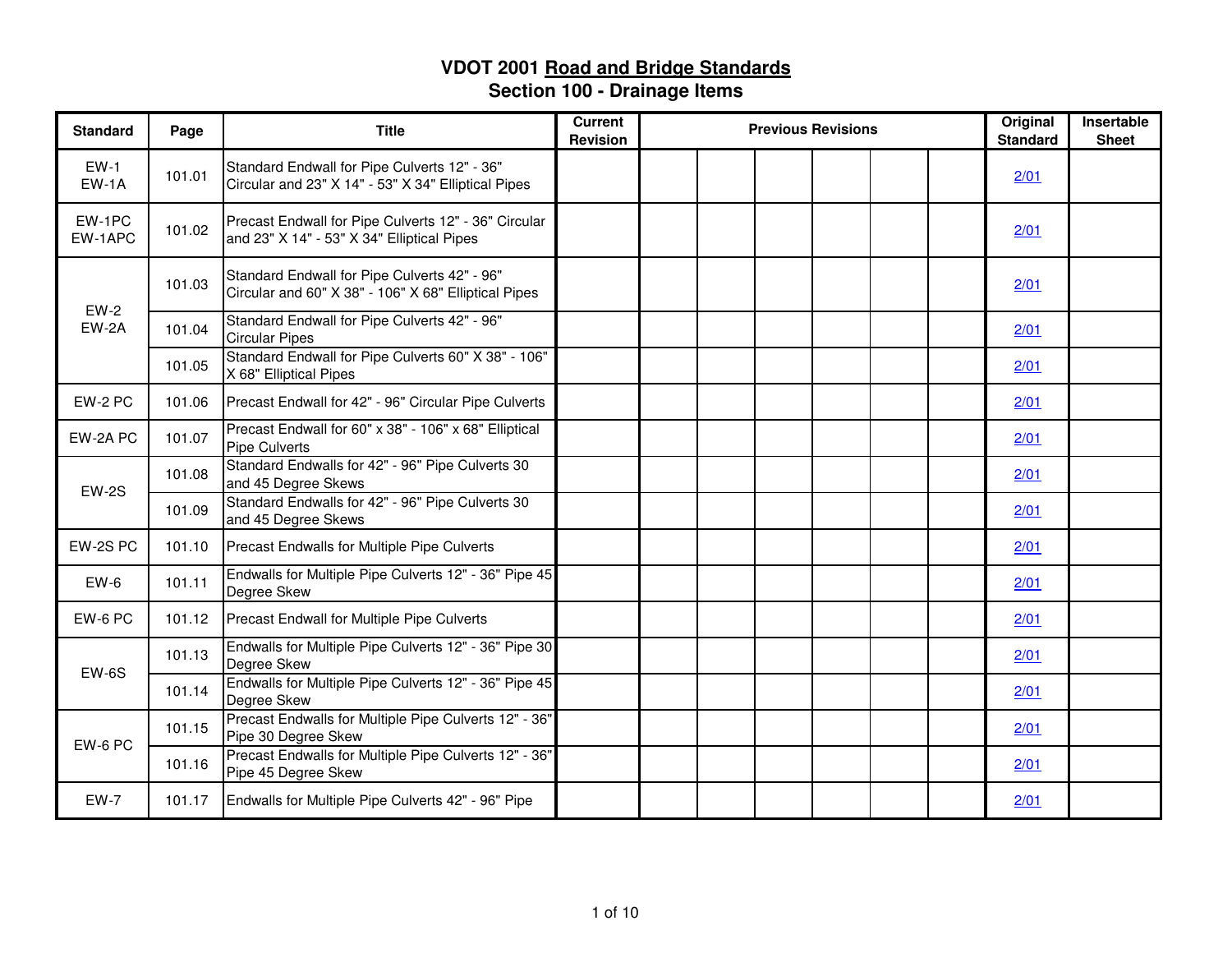| <b>Standard</b>  | Page   | <b>Title</b>                                                                              | <b>Current</b><br><b>Revision</b> |      |  | <b>Previous Revisions</b> |  | Original<br><b>Standard</b> | Insertable<br><b>Sheet</b> |
|------------------|--------|-------------------------------------------------------------------------------------------|-----------------------------------|------|--|---------------------------|--|-----------------------------|----------------------------|
| EW-7 PC          | 101.18 | Precast Endwalls for Multiple Pipe Culverts 42" - 96"                                     |                                   |      |  |                           |  | 2/01                        |                            |
| <b>EW-7S</b>     | 101.19 | Endwalls for Multiple Pipe Culverts 42" - 96" Pipe 30<br>Degree Skew                      | 7/01                              |      |  |                           |  | 2/01                        |                            |
|                  | 101.20 | Endwalls for Multiple Pipe Culverts 42" - 96" Pipe 30<br>Degree Skew                      |                                   |      |  |                           |  | 2/01                        |                            |
| EW-7S PC         | 101.21 | Precast Endwalls for Multiple Pipe Culverts 42" - 96"<br>Pipe 45 Degree Skew              |                                   |      |  |                           |  | 2/01                        |                            |
| EW-9             | 101.22 | Endwalls for Pipe Arches 13" - 38" Rise                                                   |                                   |      |  |                           |  | 2/01                        |                            |
| EW-9 PC          | 101.23 | Precast Endwalls for Pipe Arches 13" - 38" Rise                                           |                                   |      |  |                           |  | 2/01                        |                            |
| EW-10            | 101.24 | Endwalls for Multiple Pipe Arches 13" - 38" Rise                                          |                                   |      |  |                           |  | 2/01                        |                            |
| <b>EW-10 PC</b>  | 101.25 | Precast Endwalls for Multiple Pipe Arches 13" - 38"<br>Rise                               |                                   |      |  |                           |  | 2/01                        |                            |
|                  | 101.26 | Precast Endwalls with Load-Carrying Grate for 12" -<br>60" Pipes                          | 8/07                              |      |  |                           |  | 2/01                        | A-194                      |
| EW-11            | 101.27 | Pipe Endwalls with Load-Carrying Grate for 12" - 60"<br>Pipes                             |                                   |      |  |                           |  | 2/01                        |                            |
|                  | 101.28 | Pipe Endwalls with Load-Carrying Grate for 12" - 60"<br>Pipes                             |                                   |      |  |                           |  | 2/01                        |                            |
| <b>EW-11A</b>    | 101.29 | Pipe Endwalls with Load-Carrying Grate for 12" -24"<br>Pipes                              |                                   |      |  |                           |  | 2/01                        |                            |
|                  | 101.30 | Pipe Endwalls with Load-Carrying Grate for 12" - 24"<br>Pipes                             |                                   |      |  |                           |  | 2/01                        |                            |
| <b>EW-11A PC</b> | 101.31 | Precast Pipe Endwall with Load-Carrying Grate for<br>12" - 24" Pipe                       |                                   |      |  |                           |  | 2/01                        |                            |
| EW-12            | 101.32 | Endwalls for Pipe Underdrain                                                              | 7/04                              | 7/03 |  |                           |  | 2/01                        | $A-57$                     |
| $ES-1$           | 102.01 | Flared End-Section for Concrete Pipe Culverts (12"-<br>60")                               | 7/01                              |      |  |                           |  | 2/01                        | $A-142$                    |
| $ES-1A$          | 102.02 | Flared End-Section for 23" x 14" to 53" x 34"<br><b>Elliptical Concrete Pipe Culverts</b> | 7/01                              |      |  |                           |  | 2/01                        | A-130                      |
| $ES-2$           | 102.03 | Flared End-Section for 12" - 60" Corrugated Pipe<br><b>Culverts</b>                       | 7/01                              |      |  |                           |  | 2/01                        | $A-142$                    |
| $ES-3$           | 102.04 | Flared End-Section for Metal Pipe Arches 13" - 47"<br>Rise                                |                                   |      |  |                           |  | 2/01                        |                            |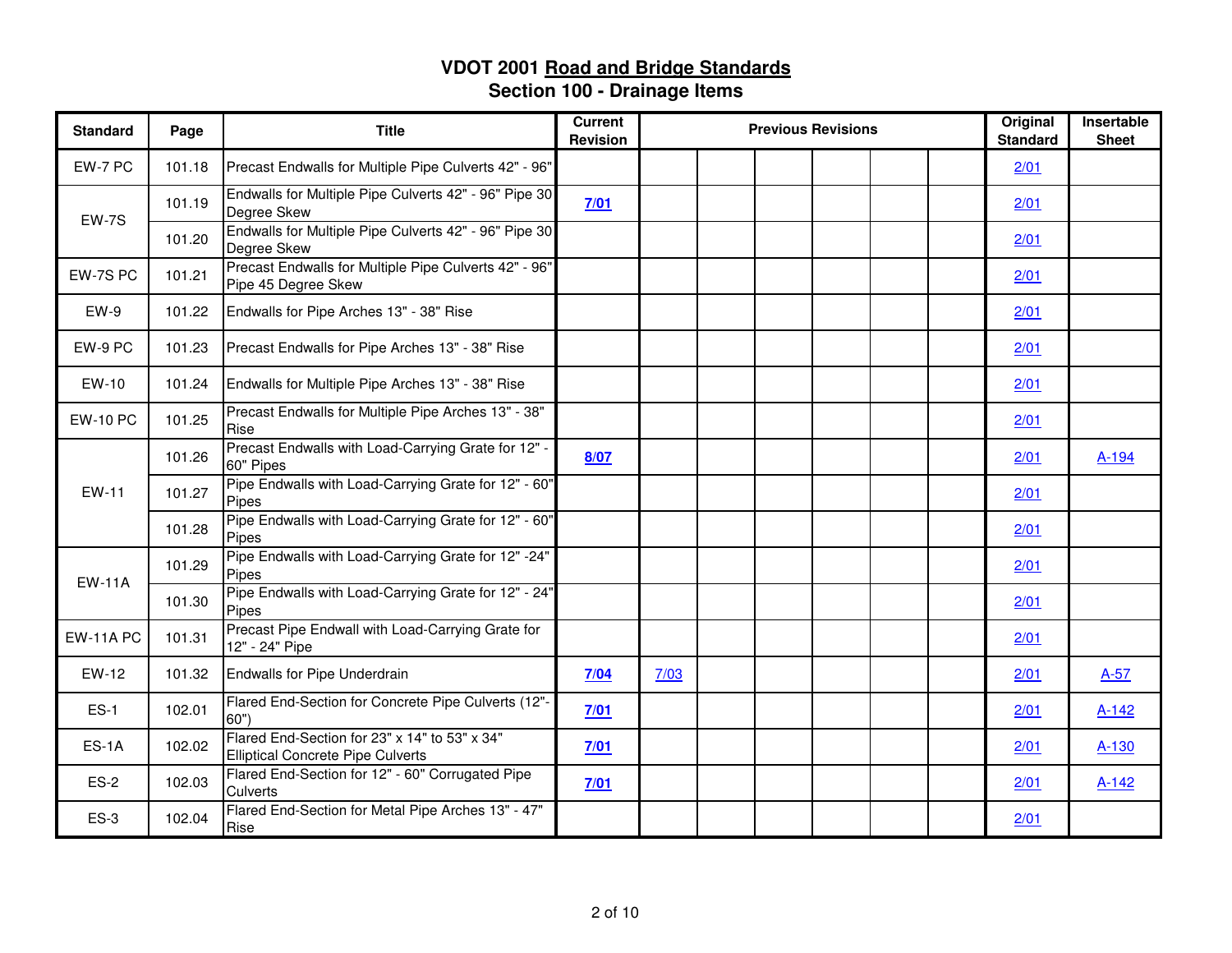| <b>Standard</b>     | Page   | <b>Title</b>                                                       | <b>Current</b><br><b>Revision</b> |      | <b>Previous Revisions</b> |  | Original<br><b>Standard</b> | Insertable<br><b>Sheet</b> |           |
|---------------------|--------|--------------------------------------------------------------------|-----------------------------------|------|---------------------------|--|-----------------------------|----------------------------|-----------|
|                     | 103.01 | Precast Unit Assembly Diagram                                      |                                   |      |                           |  |                             | 2/01                       |           |
|                     | 103.02 | Legend & General Notes - Precast                                   | 7/05                              |      |                           |  |                             | 2/01                       |           |
| $T-DI-1$            | 103.03 | Precast Top Unit - DI-1                                            |                                   |      |                           |  |                             | 2/01                       |           |
| $T-DI-2$            | 103.04 | Precast Top Unit - DI-2                                            | 3/03                              |      |                           |  |                             | 2/01                       | $A-148$   |
| $T-DI-3, 4$         | 103.05 | Precast Top Unit - DI-3, DI-4                                      | 3/03                              |      |                           |  |                             | 2/01                       | $A-148$   |
|                     | 103.06 | Precast Top Unit - DI-3, DI-4                                      |                                   |      |                           |  |                             | 2/01                       |           |
| $T-DI-5$            | 103.07 | Precast Top Unit - DI-5                                            | 7/05                              |      |                           |  |                             | 2/01                       |           |
| $T-DI-7$            | 103.08 | Precast Top Unit - DI-7                                            | 7/05                              |      |                           |  |                             | 2/01                       |           |
| $T-MH-2$            | 103.09 | Precast Manhole Top Units                                          |                                   |      |                           |  |                             | 2/01                       |           |
| $R-1, 2, 3$         | 103.10 | <b>Precast Reducer and Riser Units</b>                             |                                   |      |                           |  |                             | 2/01                       |           |
| $B-1, 2$            | 103.11 | <b>Precast Base Units</b>                                          |                                   |      |                           |  |                             | 2/01                       |           |
| $B-3$               | 103.12 | Precast Base Unit                                                  |                                   |      |                           |  |                             | 2/01                       |           |
| $B-4$               | 103.13 | Corrugated Metal Base Unit                                         |                                   |      |                           |  |                             | 2/01                       |           |
| $DI-1$              | 104.01 | Standard Drop Inlet 12"-24" Pipe: Maximum Depth<br>$(H) = 10'$     | 8/07                              |      |                           |  |                             | 2/01                       | A-190     |
| $DI-1A$             | 104.02 | Standard Drop Inlet 12"-24" Pipe: Depth $(H) = 10'$ to<br>20'      | 8/07                              |      |                           |  |                             | 2/01                       | A-190     |
| DI-2A, 2B, 2C       | 104.03 | Standard Curb Drop Inlet 12"-24" Pipe: Maximum<br>Depth $(H) = 9'$ | 7/05                              | 1/04 |                           |  |                             | 2/01                       | $A - 153$ |
|                     | 104.04 | Dimensions & Quantities                                            | 8/07                              |      |                           |  |                             | 2/01                       | A-191     |
| DI-2AA, 2BB,<br>2CC | 104.05 | Standard Curb Drop Inlet 12"-24" Pipe: Depth (H) =<br>9' to 20'    |                                   |      |                           |  |                             | 2/01                       |           |
| DI-2D, 2E, 2F       | 104.06 | Standard Curb Drop Inlet 30"-48" Pipe: Maximum<br>Depth $(H) = 9'$ | 7/05                              | 1/04 |                           |  |                             | 2/01                       | $A - 153$ |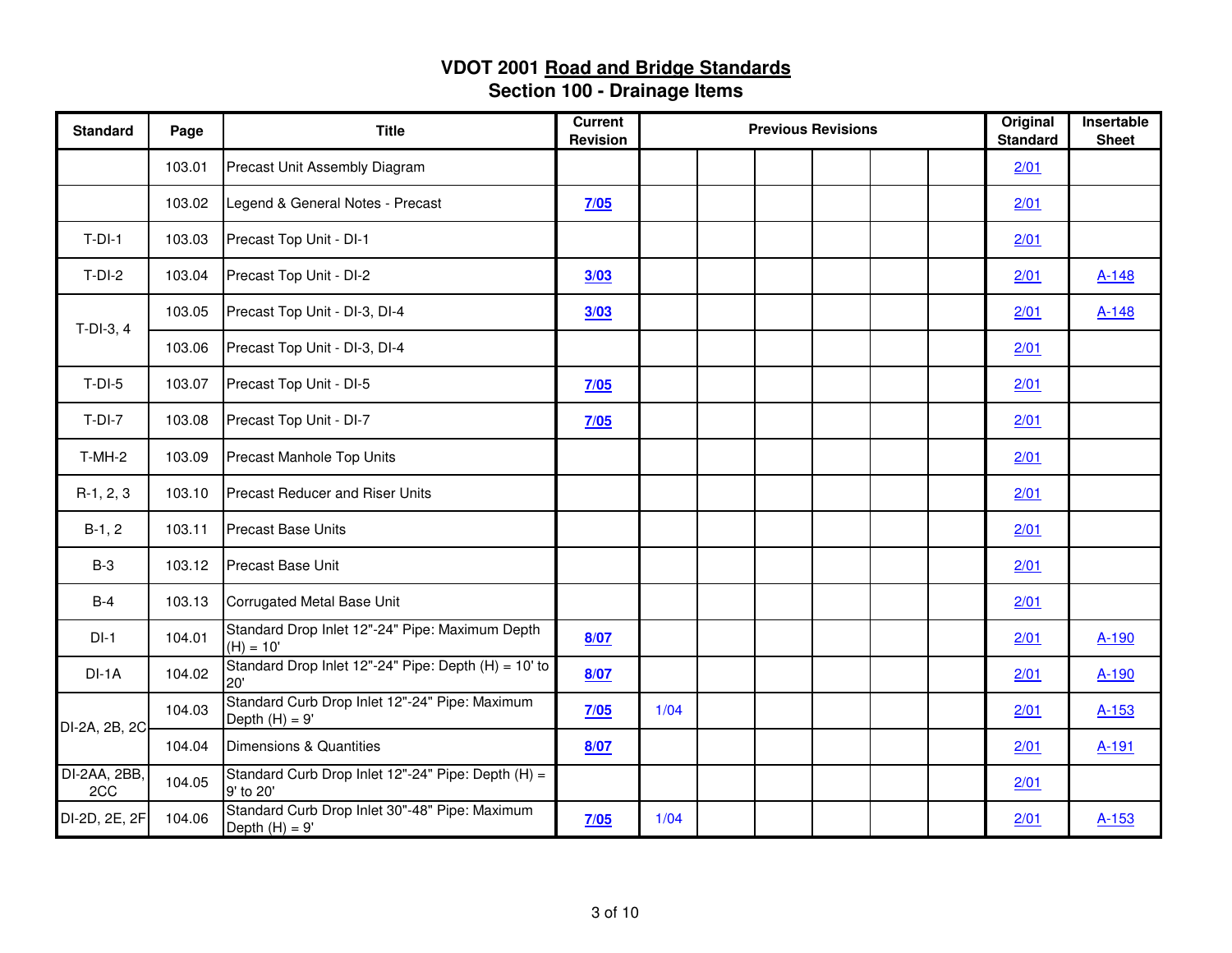| <b>Standard</b>     | Page   | <b>Title</b>                                                                              | <b>Current</b><br><b>Revision</b> |      | <b>Previous Revisions</b> |  | Original<br><b>Standard</b> | Insertable<br><b>Sheet</b> |
|---------------------|--------|-------------------------------------------------------------------------------------------|-----------------------------------|------|---------------------------|--|-----------------------------|----------------------------|
| DI-2D, 2E, 2F       | 104.07 | Dimensions & Quantities                                                                   |                                   |      |                           |  | 2/01                        |                            |
| DI-2DD, 2EE,<br>2FF | 104.08 | Standard Curb Drop Inlet 30"-48" Pipe: Depth (H) =<br>9' to 20'                           |                                   |      |                           |  | 2/01                        |                            |
| DI-3A, 3B, 3C       | 104.09 | Standard Curb Drop Inlet 12"-30" Pipe: Maximum<br>Depth $(H) = 8'$                        |                                   |      |                           |  | 2/01                        |                            |
|                     | 104.10 | Dimensions & Quantities                                                                   |                                   |      |                           |  | 2/01                        |                            |
| DI-3AA, 3BB,<br>3CC | 104.11 | Standard Curb Drop Inlet 12"-30" Pipe: Depth (H) =<br>8' to 20'                           |                                   |      |                           |  | 2/01                        |                            |
| DI-3D, 3E, 3F       | 104.12 | Standard Curb Drop Inlet (with Utility Space) 12" -<br>30" Pipe: Maximum Depth (H) = 8'   | 7/02                              | 7/01 |                           |  | 2/01                        |                            |
|                     | 104.13 | Dimensions & Quantities                                                                   |                                   |      |                           |  | 2/01                        |                            |
| DI-3DD, 3EE,<br>3FF | 104.14 | Standard Curb Drop Inlet (with Utility Space) 12" -<br>30" Pipe: Depth $(H) = 8'$ to 20'  |                                   |      |                           |  | 2/01                        |                            |
| DI-4A, 4B, 4C       | 104.15 | Standard Curb Drop Inlet 36"-48" Pipe: Maximum<br>Depth $(H) = 8'$                        |                                   |      |                           |  | 2/01                        |                            |
|                     | 104.16 | Dimensions & Quantities                                                                   |                                   |      |                           |  | 2/01                        |                            |
| DI-4AA, 4BB.<br>4CC | 104.17 | Standard Curb Drop Inlet 30"-48" Pipe: Depth (H) =<br>8' to 20'                           |                                   |      |                           |  | 2/01                        |                            |
| DI-4D, 4E, 4F       | 104.18 | Standard Curb Drop Inlet (with Utility Space) 36" -<br>48" Pipe: Maximum Depth $(H) = 8'$ |                                   |      |                           |  | 2/01                        |                            |
|                     | 104.19 | Dimensions & Quantities                                                                   |                                   |      |                           |  | 2/01                        |                            |
| DI-4DD, 4EE,<br>4FF | 104.20 | Standard Curb Drop Inlet (with Utility Space) 36" -<br>48" Pipe: Depth $(H) = 8'$ to 16'  |                                   |      |                           |  | 2/01                        |                            |
| $DI-5$              | 104.21 | Standard Ditch Drop Inlet                                                                 | 7/05                              |      |                           |  | 2/01                        |                            |
|                     | 104.22 | Standard Median Drop Inlet 12" - 42" Pipe                                                 |                                   |      |                           |  | 2/01                        |                            |
| DI-7, 7A, 7B        | 104.23 | Cover & Gutter Details                                                                    | 7/05                              |      |                           |  | 2/01                        |                            |
|                     | 104.24 | Standard DI-7, 7A, or 7B with Flume Connection 12"<br>to 36" Pipe                         |                                   |      |                           |  | 2/01                        |                            |
| $DI-9$              | 104.25 | 15" Pipe Tee Section Drop Inlet                                                           | 7/04                              |      |                           |  | 2/01                        | A-158                      |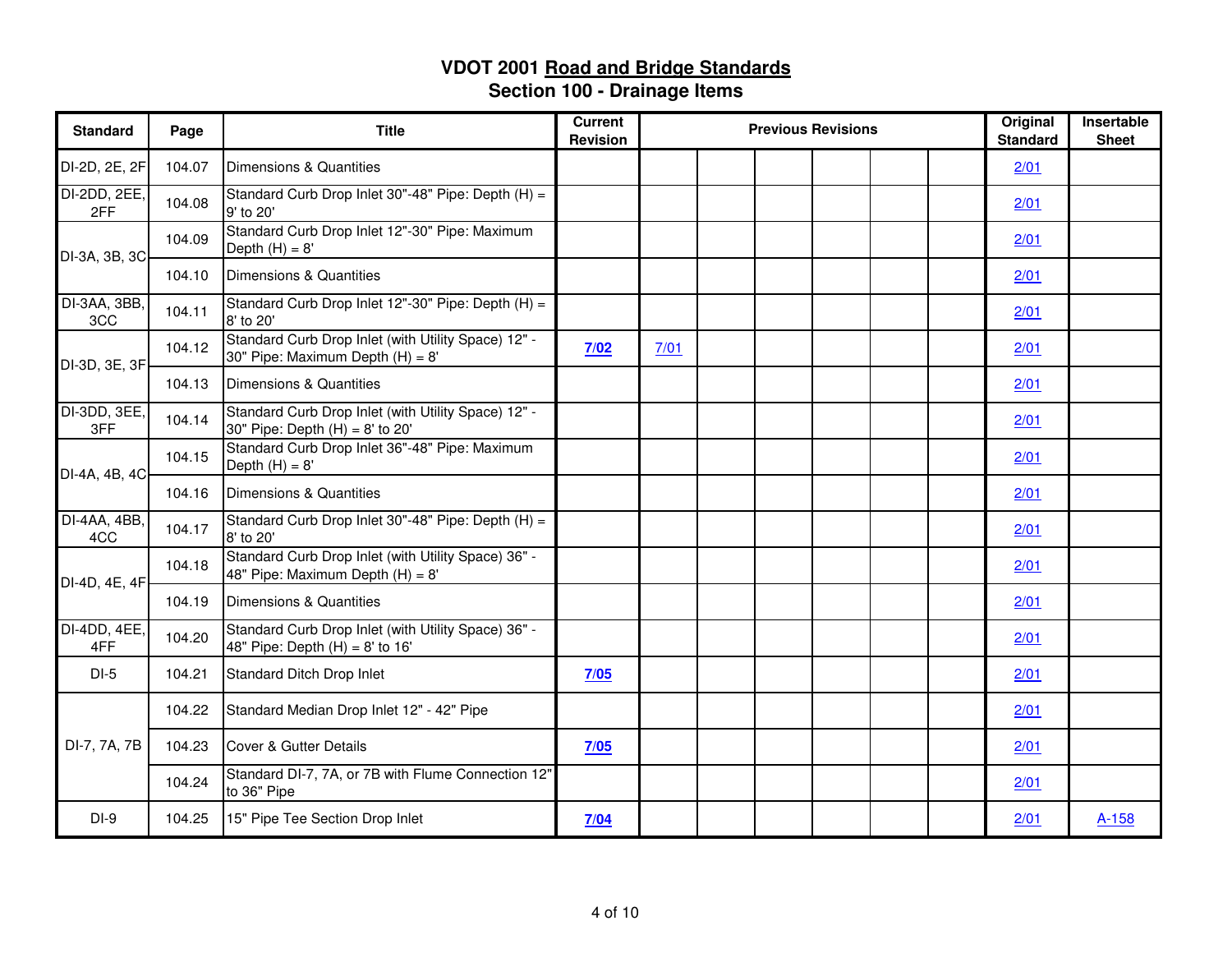| <b>Standard</b>            | Page   | <b>Title</b>                                   | <b>Current</b><br>Revision |      |      | <b>Previous Revisions</b> |  | Original<br><b>Standard</b> | Insertable<br><b>Sheet</b> |
|----------------------------|--------|------------------------------------------------|----------------------------|------|------|---------------------------|--|-----------------------------|----------------------------|
| DI-10G, 10H,               | 104.26 | Concrete Median Barrier Drop Inlet             |                            |      |      |                           |  | 2/01                        |                            |
| 101                        | 104.27 | Quantities & Dimensions                        |                            |      |      |                           |  | 2/01                        |                            |
| DI-10J, 10K,               | 104.28 | Concrete Median Barrier Drop Inlet             |                            |      |      |                           |  | 2/01                        |                            |
| 10L                        | 104.29 | Concrete Median Barrier Drop Inlet             | 7/02                       | 7/01 |      |                           |  | 2/01                        | $A-100$                    |
|                            | 104.30 | Multigrate Drop Inlet for Pipe Sizes 12" - 72" |                            |      |      |                           |  | 2/01                        |                            |
| DI-12, 12A                 | 104.31 | <b>Grate Details</b>                           | 8/07                       | 2/06 | 7/05 |                           |  | 2/01                        | A-163                      |
|                            | 104.32 | Quantities & Dimensions                        |                            |      |      |                           |  | 2/01                        |                            |
|                            | 104.33 | Multigrate Drop Inlet for Pipe Sizes 12" - 36" | 8/07                       | 2/06 | 7/05 |                           |  | 2/01                        | A-164                      |
| DI-12B, 12C                | 104.34 | <b>Grate Details &amp; Quantities</b>          | 8/07                       | 2/06 | 7/05 |                           |  | 2/01                        | A-164                      |
| $DI-13$                    | 104.35 | Shoulder Slot Inlet                            | 8/07                       |      |      |                           |  | 2/01                        | A-165                      |
|                            | 104.36 | Shoulder Slot Inlet                            | 8/07                       | 7/05 |      |                           |  | 2/01                        | $A - 165$                  |
| $PI-1$                     | 104.37 | Method of Outlet Pipe Installation for DI-13   |                            |      |      |                           |  | 2/01                        |                            |
| DI-14A, 14B,<br><b>14C</b> | 104.38 | Concrete Median Barrier Drop Inlet (Tall Wall) | 2/06                       |      |      |                           |  | 2/01                        | A-170                      |
| DI-14A, 14B,<br>14C        | 104.39 | <b>Quantities &amp; Dimensions</b>             | 2/06                       |      |      |                           |  | 2/01                        | A-170                      |
| DI-14D, 14E,               | 104.40 | Concrete Median Barrier Drop Inlet (Tall Wall) | 7/01                       |      |      |                           |  | 2/01                        | $A-102$                    |
| <b>14F</b>                 | 104.41 | Concrete Median Barrier Drop Inlet (Tall Wall) | 7/01                       |      |      |                           |  | 2/01                        | $A-102$                    |
| DI-MB                      | 104.42 | Concrete Masonry Block Curb Drop Inlet         |                            |      |      |                           |  | 2/01                        |                            |
| $IC-2$                     | 105.01 | Standard Inlet Frame and Cover                 | 8/07                       |      |      |                           |  | 2/01                        | A-192 1                    |
|                            | 105.02 | Standard Inlet Frame and Cover                 | 8/07                       |      |      |                           |  | 2/01                        | A-192 1                    |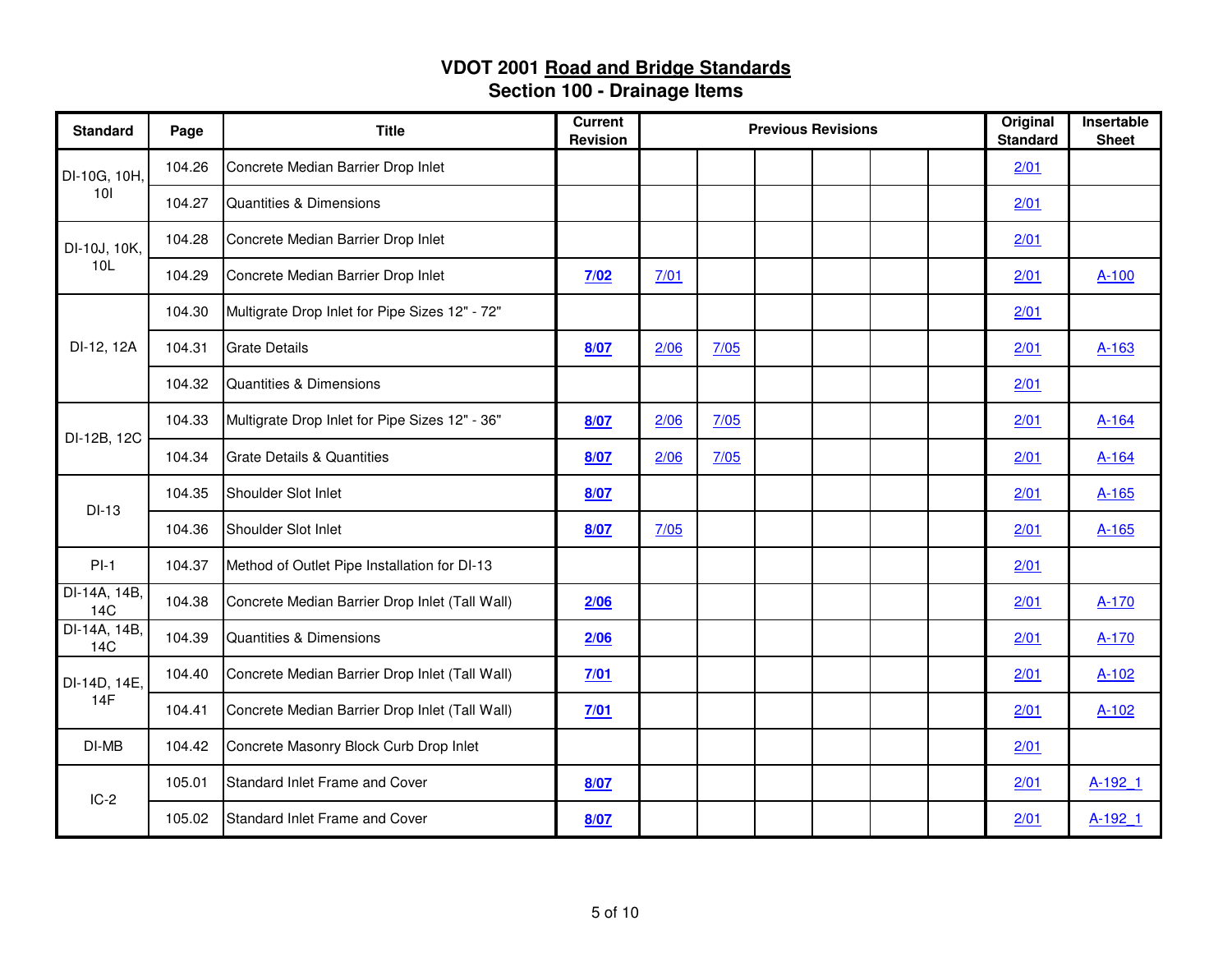| <b>Standard</b> | Page   | <b>Title</b>                                                                                      | <b>Current</b><br><b>Revision</b> |      |        | <b>Previous Revisions</b> |  | Original<br><b>Standard</b> | Insertable<br><b>Sheet</b> |
|-----------------|--------|---------------------------------------------------------------------------------------------------|-----------------------------------|------|--------|---------------------------|--|-----------------------------|----------------------------|
| $IC-2$          | 105.03 | <b>Precast Inlet and Frame Cover</b>                                                              | 8/07                              |      |        |                           |  | 2/01                        | A-192 2                    |
|                 | 106.01 | Manhole for 12" to 48" Pipe Culvert                                                               | 7/01                              |      |        |                           |  | 2/01                        |                            |
|                 | 106.02 | Standard Manhole Frame and Cover                                                                  |                                   |      |        |                           |  | 2/01                        |                            |
| $MH-1$          | 106.03 | Standard Manhole Frame and Cover                                                                  |                                   |      |        |                           |  | 2/01                        |                            |
|                 | 106.04 | Standard Manhole Frame and Cover                                                                  | 7/02                              |      |        |                           |  | 2/01                        | $A-20$                     |
|                 | 106.05 | Standard Manhole Frame and Cover                                                                  |                                   |      |        |                           |  | 2/01                        |                            |
| MH-1A           | 106.06 | Standard Manhole Frame and Cover                                                                  |                                   |      |        |                           |  | 2/01                        |                            |
| $MH-2$          | 106.07 | <b>Precast Manhole</b>                                                                            |                                   |      |        |                           |  | 2/01                        |                            |
| $IS-1$          | 106.08 | Method for Shaping Manhole and Inlet Culverts                                                     |                                   |      |        |                           |  | 2/01                        |                            |
| $ST-1$          | 106.09 | <b>Standard Step</b>                                                                              |                                   |      |        |                           |  | 2/01                        |                            |
|                 | 106.10 | Junction Box Chamber Details for 48" - 72" Pipe<br><b>Culverts</b>                                |                                   |      |        |                           |  | 2/01                        |                            |
| $JB-1$          | 106.11 | Junction Box Details for Angular Connections of 48"<br>72" Pipe Culverts                          |                                   |      |        |                           |  | 2/01                        |                            |
|                 | 106.12 | Junction Box Tower Details for 48" - 72" Pipe<br><b>Culverts</b>                                  |                                   |      |        |                           |  | 2/01                        |                            |
|                 | 106.13 | Junction Box Displacement Quantities for 48" - 72"<br><b>Pipe Culverts</b>                        |                                   |      |        |                           |  | 2/01                        |                            |
| $SL-1$          | 106.14 | Typical Concrete Safety Slab for Drop Inlets,<br>Manholes & Junction Boxes                        | 7/05                              |      |        |                           |  | 2/01                        | $A-62$                     |
| DSB-1           | 106.15 | Drainage Structure Bedding                                                                        |                                   |      |        |                           |  | 9/06                        | $A - 186$                  |
| <b>PB-1</b>     | 107.00 | Installation of Pipe Culverts and Storm Sewers<br>Circular Pipe Bedding and Backfill - Notes      |                                   |      |        |                           |  | $1/04$                      | $A-151$                    |
| <b>PB-1</b>     | 107.01 | Installation of Pipe Culverts and Storm Sewers<br>Circular Pipe Bedding and Backfill - Method "A" | 8/07                              | 7/05 | $1/04$ |                           |  | 2/01                        | $A-86$                     |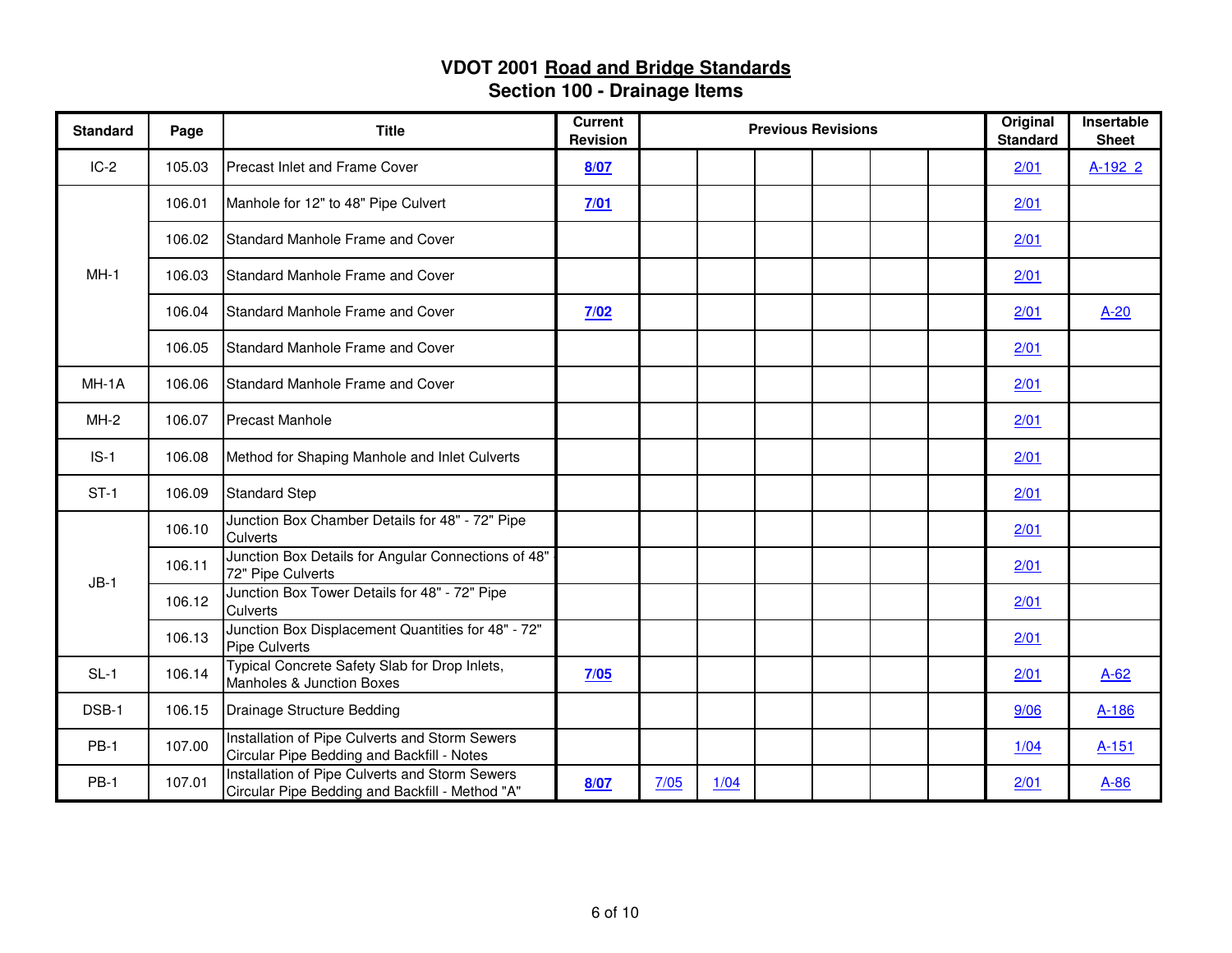| <b>Standard</b> | Page   | <b>Title</b>                                                                                        | <b>Current</b><br>Revision |      |      |      | <b>Previous Revisions</b> |  | Original<br><b>Standard</b> | Insertable<br><b>Sheet</b> |
|-----------------|--------|-----------------------------------------------------------------------------------------------------|----------------------------|------|------|------|---------------------------|--|-----------------------------|----------------------------|
|                 | 107.02 | Installation of Pipe Culverts and Storm Sewers<br>Elliptical Pipe Bedding and Backfill - Method "A" | 8/07                       | 7/05 | 7/04 | 1/04 |                           |  | 2/01                        | $A-86$                     |
| <b>PB-1</b>     | 107.03 | Installation of Pipe Culverts and Storm Sewers Pipe<br>Arch Bedding and Backfill                    | 8/07                       | 7/05 | 1/04 |      |                           |  | 2/01                        | $A-120$                    |
|                 | 107.04 | Installation of Pipe Culvert Bedding and Backfill<br>Method "A"                                     | 1/04                       |      |      |      |                           |  | 2/01                        | $A-120$                    |
|                 | 107.05 | Concrete Pipe - Class Table for H-20 Live Load                                                      | 7/05                       | 7/01 |      |      |                           |  | 2/01                        | $A-166-1$                  |
|                 | 107.06 | Elliptical Concrete Pipe - Table for H-20 Live Load                                                 | 7/05                       |      |      |      |                           |  | 2/01                        | $A-166-1$                  |
|                 | 107.07 | Corrugated Steel Pipe - Height of Cover Table for H-<br>20 Live Loading                             | 7/05                       |      |      |      |                           |  | 2/01                        | $A-166-2$                  |
|                 | 107.08 | Corrugated Aluminum Alloy Pipe - Height of Cover<br>Table for H-20 Live Load                        | 7/05                       |      |      |      |                           |  | 2/01                        | A-166-2                    |
|                 | 107.09 | Corrugated Aluminum Alloy Pipe - Height of Cover<br>Table for H-20 Live Load                        | 7/05                       |      |      |      |                           |  | 2/01                        | A-166-3                    |
|                 | 107.10 | Corrugated Steel Pipe Arch - Height of Cover Table<br>for H-20 Live Load                            | 7/05                       |      |      |      |                           |  | 2/01                        | A-166-3                    |
|                 | 107.11 | Corrugated Aluminum Alloy Pipe Arch - Height of<br>Cover Table for H-20 Live Load                   | 7/05                       |      |      |      |                           |  | 2/01                        | A-166-4                    |
| $PC-1$          | 107.12 | Structural Plate Steel Pipe - Height of Cover Table<br>for H-20 Live Load                           | 7/05                       |      |      |      |                           |  | 2/01                        | $A - 166 - 4$              |
|                 | 107.13 | Structural Plate Aluminum Alloy Pipe - Height of<br>Cover Table for H-20 Live Load                  | 7/05                       |      |      |      |                           |  | 2/01                        | $A-166-5$                  |
|                 | 107.14 | Structural Plate Steel Pipe Arch - Height of Cover<br>Table for H-20 Live Load                      | 7/05                       |      |      |      |                           |  | 2/01                        | A-166-5                    |
|                 | 107.15 | Structural Plate Steel Pipe Arch - Height of Cover<br>Table for H-20 Live Load                      | 7/05                       |      |      |      |                           |  | 2/01                        | A-166-6                    |
|                 | 107.16 | Structural Plate Aluminum Alloy Pipe Arch - Height<br>of Cover Table for H-20 Live Load             | 7/05                       |      |      |      |                           |  | 2/01                        | $A - 166 - 6$              |
|                 | 107.17 | Aluminum Spiral Rib Pipe - Height of Cover Table<br>for H-20 Live Load                              | 7/05                       |      |      |      |                           |  | 2/01                        | A-166-7                    |
|                 | 107.18 | Steel Spiral Rib Pipe - Height of Cover Table for H-<br>20 Live Load                                | 7/05                       |      |      |      |                           |  | 2/01                        | $A-166-7$                  |
|                 | 107.19 | Cast Iron Pipe - Strength Table for H-20 Live Load                                                  | 7/05                       |      |      |      |                           |  | 2/01                        | A-166-8                    |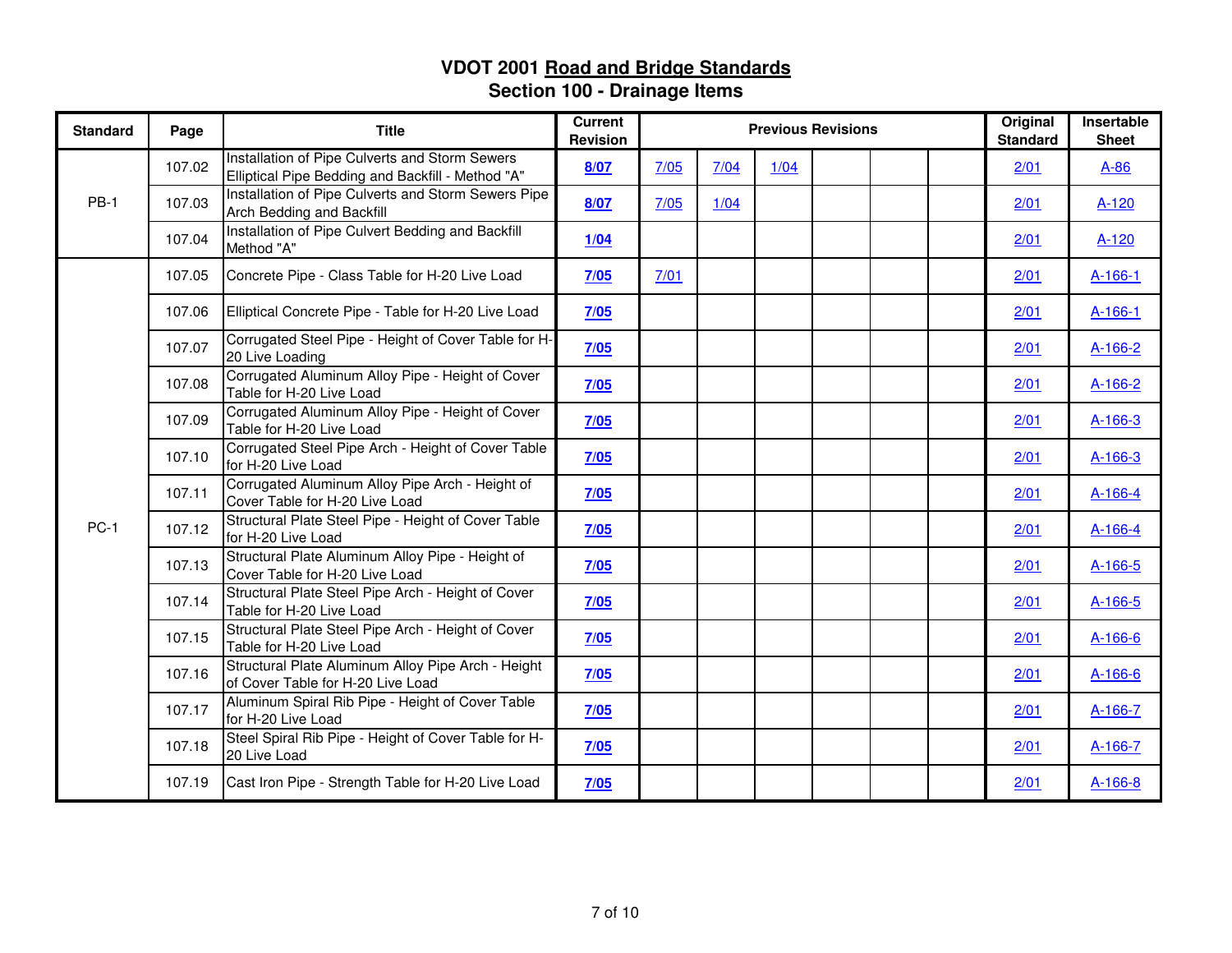| <b>Standard</b> | Page    | <b>Title</b>                                                              | <b>Current</b><br>Revision |      |                | <b>Previous Revisions</b> |  | Original<br><b>Standard</b> | Insertable<br><b>Sheet</b> |
|-----------------|---------|---------------------------------------------------------------------------|----------------------------|------|----------------|---------------------------|--|-----------------------------|----------------------------|
|                 | 107.20  | Vitrified Clay and Plastic Pipe - Maximum Cover<br>Table for H-20 Load    | 9/06                       | 7/05 | 7/01           |                           |  | 2/01                        | A-166-8                    |
| $PC-1$          | 107.20A | Allowable Pipe Criteria for Culverts and Storm<br><b>Sewers</b>           | 9/06                       |      |                |                           |  | 7/05                        |                            |
|                 | 107.21  | Allowable Pipe Criteria for Culverts and Storm<br><b>Sewers</b>           | 2/08                       | 7/05 | 9/06           |                           |  | 2/01                        |                            |
| $PP-1$          | 107.22  | Details for Backfilling Abandoned Culverts                                |                            |      |                |                           |  | 2/01                        |                            |
| $UD-1$          | 108.01  | Standard Groundwater Underdrain                                           | 8/07                       | 2/06 | 7/03           |                           |  | 2/01                        | $A-80$                     |
| $UD-2$          | 108.02  | Pipe Underdrain for use with Raised Grass Median<br><b>Strips</b>         | 8/07                       | 2/06 | 7/03           |                           |  | 2/01                        | $A-80$                     |
| $UD-3$          | 108.03  | Standard Sidewalk Underdrain                                              | 8/07                       | 2/06 | $\frac{7}{03}$ |                           |  | 2/01                        | $A-55$                     |
| $CD-1$          | 108.04  | Standard Combination Underdrains (at lower end of<br>cuts)                | 8/07                       | 7/03 |                |                           |  | 2/01                        | $A-84$                     |
| $CD-2$          | 108.05  | Standard Combination Underdrains (at grade sags<br>and bridge approaches) | 8/07                       | 7/03 |                |                           |  | 2/01                        | $A-84$                     |
| $UD-4$          | 108.06  | Standard Pavement Edgedrain                                               | 8/07                       | 1/04 | 7/03           |                           |  | 2/01                        | $A-81$                     |
|                 | 108.07  | Standard Pavement Edgedrain                                               | 8/07                       | 2/06 | 7/03           |                           |  | 2/01                        | $A-81$                     |
| $UD-5$          | 108.08  | Prefabricated Geocomposite Retrofit Pavement<br>Edgedrain                 | 8/07                       |      |                |                           |  | 2/01                        | $A-82$                     |
| $UD-7$          | 108.09  | Standard Retrofit Edgedrain                                               | 8/07                       | 2/06 | 7/03           |                           |  | 2/01                        | $A-83$                     |
| PG-2A           | 109.01  | <b>Standard Paved Ditches</b>                                             | 7/04                       | 7/02 |                |                           |  | 2/01                        | <b>ISD-570</b>             |
| $PG-3$          | 109.01a | Standard Rip Rap Ditch and Slope Protection                               |                            |      |                |                           |  | 7/03                        | <b>ISD-570</b>             |
| $PG-4$          | 109.02  | Standard Paved Flume for 12" - 24" Pipe Culverts                          |                            |      |                |                           |  | 2/01                        |                            |
| <b>PG-5</b>     | 109.03  | <b>Standard Paved Ditches</b>                                             |                            |      |                |                           |  | 2/01                        |                            |
| PG-6A, 6B       | 109.04  | <b>Standard Precast Paved Ditches</b>                                     |                            |      |                |                           |  | 2/01                        |                            |
| <b>PG-7</b>     | 109.05  | Ditch Flume Connector                                                     | 7/02                       |      |                |                           |  | 2/01                        | <b>ISD-564A</b>            |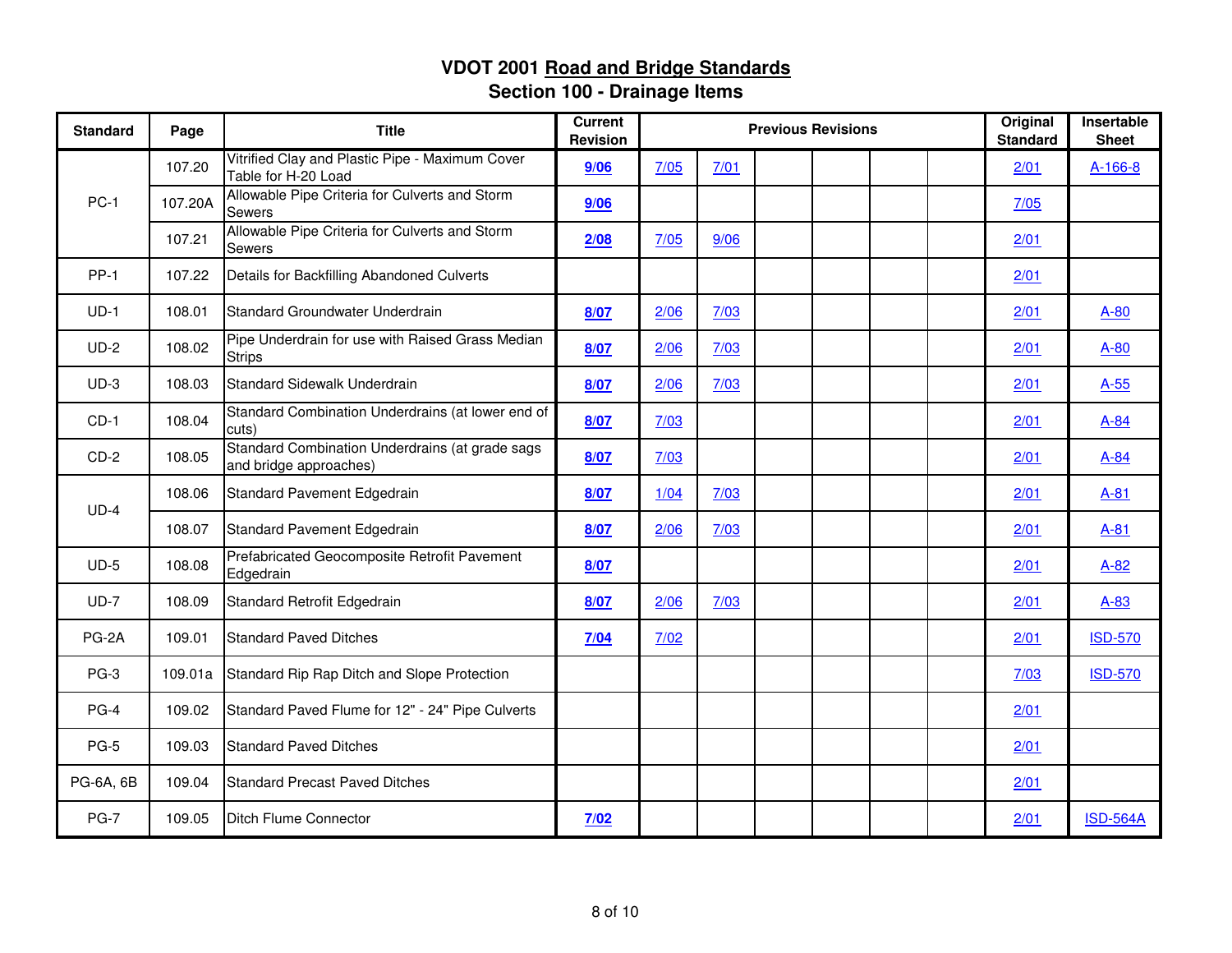| <b>Standard</b> | Page    | <b>Title</b>                                                     | <b>Current</b><br>Revision |      | <b>Previous Revisions</b> |  | Original<br><b>Standard</b> | Insertable<br><b>Sheet</b> |
|-----------------|---------|------------------------------------------------------------------|----------------------------|------|---------------------------|--|-----------------------------|----------------------------|
| $SB-1$          | 110.01  | <b>Standard Spring Box</b>                                       | 3/03                       | 7/01 |                           |  | 2/01                        | $A-143$                    |
| SB-1 PC         | 110.02  | <b>Precast Spring Box</b>                                        | 3/03                       | 7/01 |                           |  | 2/01                        | $A - 143$                  |
| EG-1, 1A        | 111.01  | Standard Energy Dissipator for use with Paved<br>Flume           |                            |      |                           |  | 2/01                        |                            |
| EG-1, 1A PC     | 111.02  | Precast Energy Dissipator                                        |                            |      |                           |  | 2/01                        |                            |
| $PS-2$          | 112.01  | Standard Pipe Spillout for 12" - 18" Pipe Culverts               |                            |      |                           |  | 2/01                        |                            |
| $PS-3$          | 112.02  | Standard Pipe Spillout for 21" - 30" Pipe Culverts               |                            |      |                           |  | 2/01                        |                            |
| TD-CL           | 113.01  | Temporary Diversion Channel & Acceptance Linings                 |                            |      |                           |  | 2/01                        |                            |
| $EC-1$          | 114.01  | Stone for Erosion Control                                        | 8/07                       | 9/06 |                           |  | 2/01                        | $A-69$                     |
| $EC-2$          | 114.02  | Protective Covering Installation Criteria                        |                            |      |                           |  | 2/01                        |                            |
|                 | 114.03  | Soil Stabilization Criteria                                      | 8/07                       | 7/05 |                           |  | 2/01                        | $A-70-1$                   |
| $EC-3$          | 114.03A | Soil Stabilization Mat Culvert Outlet Protection<br>Installation |                            |      |                           |  | 8/07                        | $A-70-1$                   |
|                 | 114.04  | Soil Stabilization Mat Slope Installation                        | 8/07                       |      |                           |  | 2/01                        | $A - 70 - 2$               |
| $EC-4$          | 114.05  | Rock Check Dam Type I & II                                       |                            |      |                           |  | 2/01                        |                            |
| $EC-5$          | 114.06  | Temporary Silt Fence and Filter Barrier                          | 9/06                       | 3/03 |                           |  | 2/01                        | <b>ISD-414-1</b>           |
| $EC-6$          | 114.07  | Drop Inlet Silt Trap (Type A and B)                              | 3/03                       | 7/01 |                           |  | 2/01                        | <b>ISD-414-2</b>           |
| $EC-7$          | 114.08  | <b>Typical Sediment Trap</b>                                     |                            |      |                           |  | 2/01                        |                            |
| $EC-8$          | 114.09  | Dewatering Basin                                                 |                            |      |                           |  | 2/01                        |                            |
| $EC-9$          | 114.10  | <b>Temporary Diversion Dike</b>                                  |                            |      |                           |  | 2/01                        |                            |